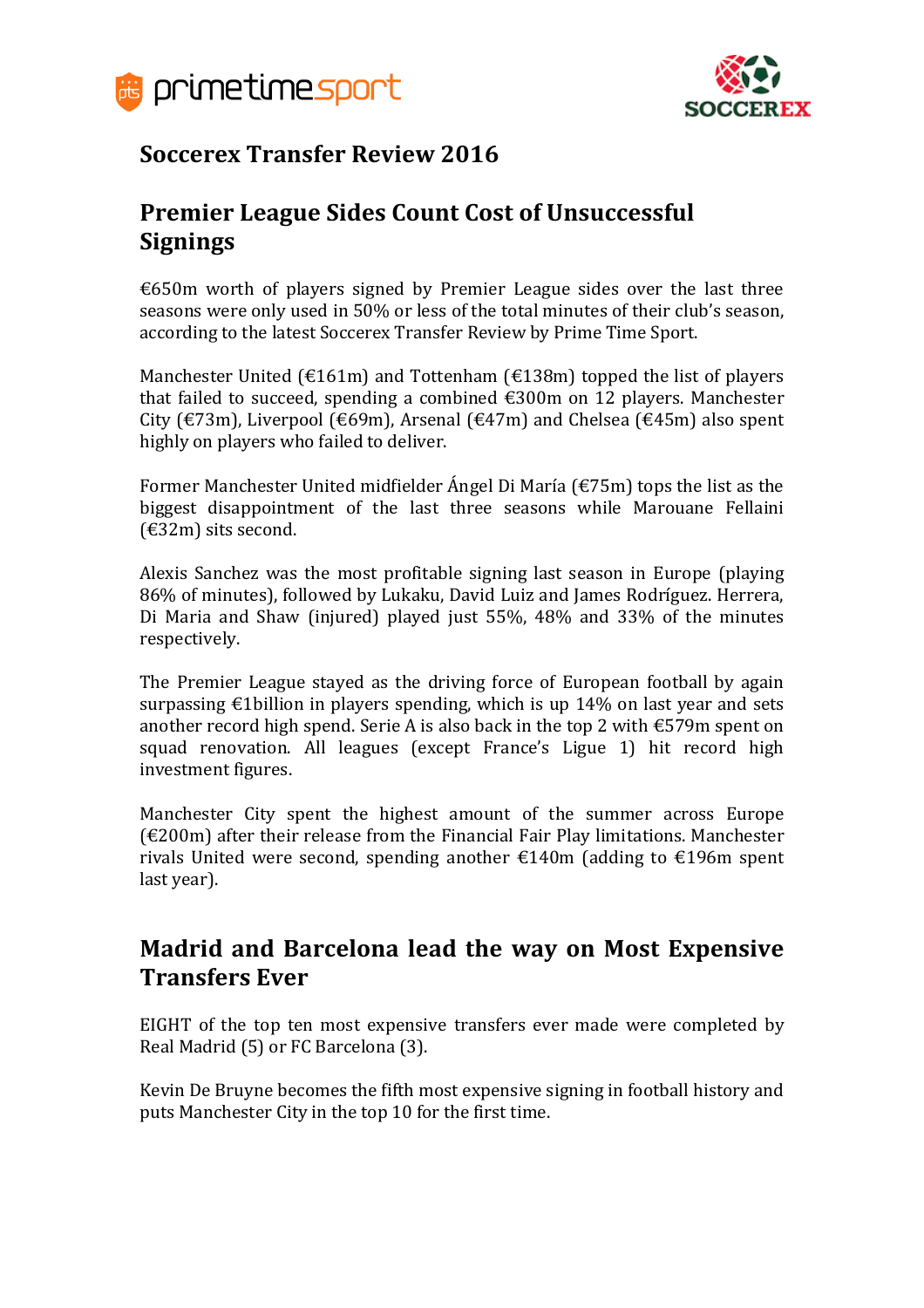



However, splashing out on expensive new players does not guarantee immediate pitch success. Only five out of the ten highest summer expenditures resulted in League or Champions League success.

# **England Dominates Second Division Spending**

The Championship also saw the biggest expenditure by country for second division leagues. English Championship sides invested a massive €137m. That was four times more than Bundesliga B (€35m), Serie B (€20m), Liga Adelante  $(\text{\textsterling}5m)$  and Ligue 2( $\text{\textsterling}1m$ )

Strong TV income for all Premier League teams also resulted in strong purchasing power even for promoted teams. Watford  $(\text{\textsterling}47m)$  spent more than every other promoted team combined in the other European leagues.

## **Homegrown Talent Prices Climb**

Premier League sides hunting for English talent has resulted in the average cost of homegrown players climbing to  $\epsilon$ 6,7m – the highest amount ever (+67% on last year's average).

Manchester City's capture of Raheem Sterling stands out as the most expensive English player ever in the Premier League ( $\epsilon$ 60m).

Tottenham have taken over from Manchester United as the side with the most home grown players in first team squad (6). However, the Premier League continues to have the lowest number of national players (just 32%). On the opposite side, Spanish La Liga has the highest (58%).

The Premier League teams have invested  $\epsilon$ 1billion in foreign players in this period. A massive 86% of the total spent is on foreign talent – the highest amount ever.

Other key stats revealed in the review include;

- Premier League or La Liga sides were involved in 9 out of 10 of the most expensive signings
- Real Madrid continue to be the team with the highest accumulated investment during the last 7 years. Manchester City sit in second.
- AS Monaco were the European leader in player sales income with a whopping  $\epsilon$ 160m - the highest amount in football history.
- Everton are again named the most stable squad of the EPL (players stayed 3.6 years in the team on average).

Read the full Soccerex Transfer Review by Prime Time Sport go to **<http://tinyurl.com/nrpncdm>**